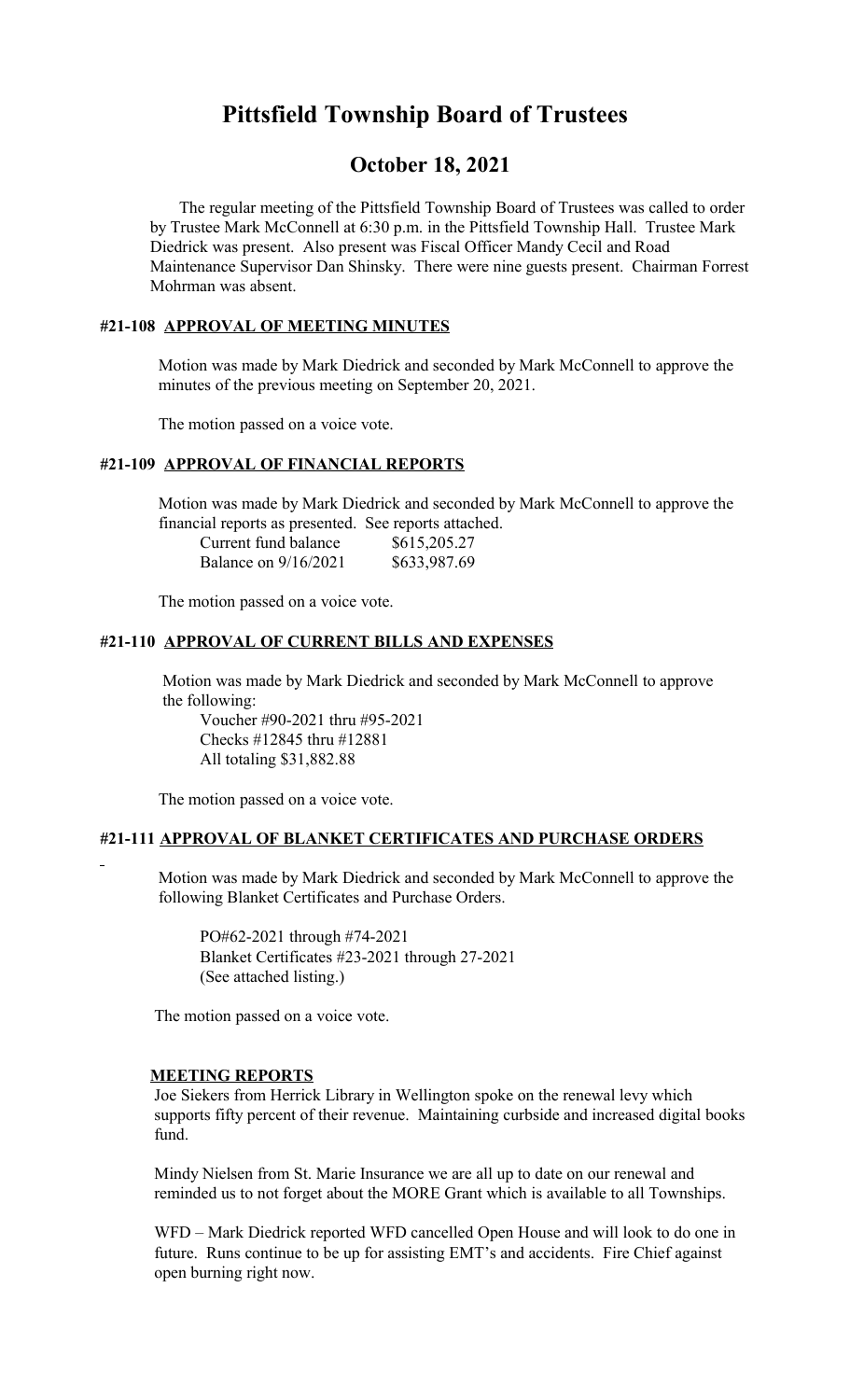RLCWA – Mark McConnell reported presentation on purchase of a couple new service tracks and mini excavator and sale of unused old equipment. Interest in expansion in Southern part.

CLCAD – Mark McConnell reported equipment up and running with over 200 runs in September.

## **#21-112 APPROVAL TO ACCEPT THE AMOUNTS AND RATES AS DETERMINED BY THE BUDGET COMMISSION AND TO AUTHORIZE THE NECESSARY TAX LEVIES AND TO CERTIFY THEM TO THE COUNTY AUDITOR**

 Motion was made by Mark Diedrick and seconded by Mark McConnell to accept the amounts and rates as determined by the Budget Commission and to authorize the necessary tax levies and to certify them to the County Auditor. The motion passed on a roll call vote.

## **OLD BUSINESS –**

## **#21-113 APPROVAL TO AMEND SOLID WASTE GRANT FOR PITTSFIELD TOWNSHIP FOR 2 PICNIC TABLES AND 2 TRASH RECEPTICLES FOR PAVILION.**

Motion was made by Mark Diedrick and seconded by Mark McConnell to amend the Solid Waste Grant for Pittsfield Township for 2 picnic tables and 2 trash recepticles for pavilion.

## **NEW BUSINESS-**

The township has been awarded the ARP Grant to be used for possible new playground equipment, more discussion to be had after more research done.

Township to inquire on putting a new LED sign up with remaining CARES funds.

## **ZONING BUSINESS**

Issued house permit, and zoning classifications questions being answered. Diligently working on Pitts Road project problem.

## **ROAD AND MAINTENANCE**

Truck at Judco 2-4 weeks out from completion.

## **#21-114 APPROVAL TO DO PO IN THE AMOUNT OF \$4,700.00 WITH TP TOOLS FOR NEW AIRLINES AND COMPRESSOR FOR THE GARAGE.**

 Motion was made by Mark Diedrick and seconded by Mark McConnell to do PO in the amount of \$4,700.00 with TP Tools for new airlines and compressor for the garage. Motion passed on a voice vote.

## **#21-115 APPROVAL TO DO PO IN THE AMOUNT OF \$13,500.00 WITH COUNTRYVIEW SERVICES FOR REPAIRS TO SNOW PLOW TRUCK.**

 Motion was made by Mark McConnell and seconded by Mark Diedrick to do PO in the amount of \$13,500.00 with Countryview Services for repairs to snow plow truck. Motion passed on a voice vote.

Resident called about dead trees on Merriam and need removed

## **TOWNHALL REPORT**

Crack and seal of the courts not done properly and to be fixed.

## **#21-116 ADJOURNMENT**

Motion was made by Mark Diedrick and seconded by Mark McConnell to adjourn the meeting at 7:15 p.m. The motion passed on a voice vote.